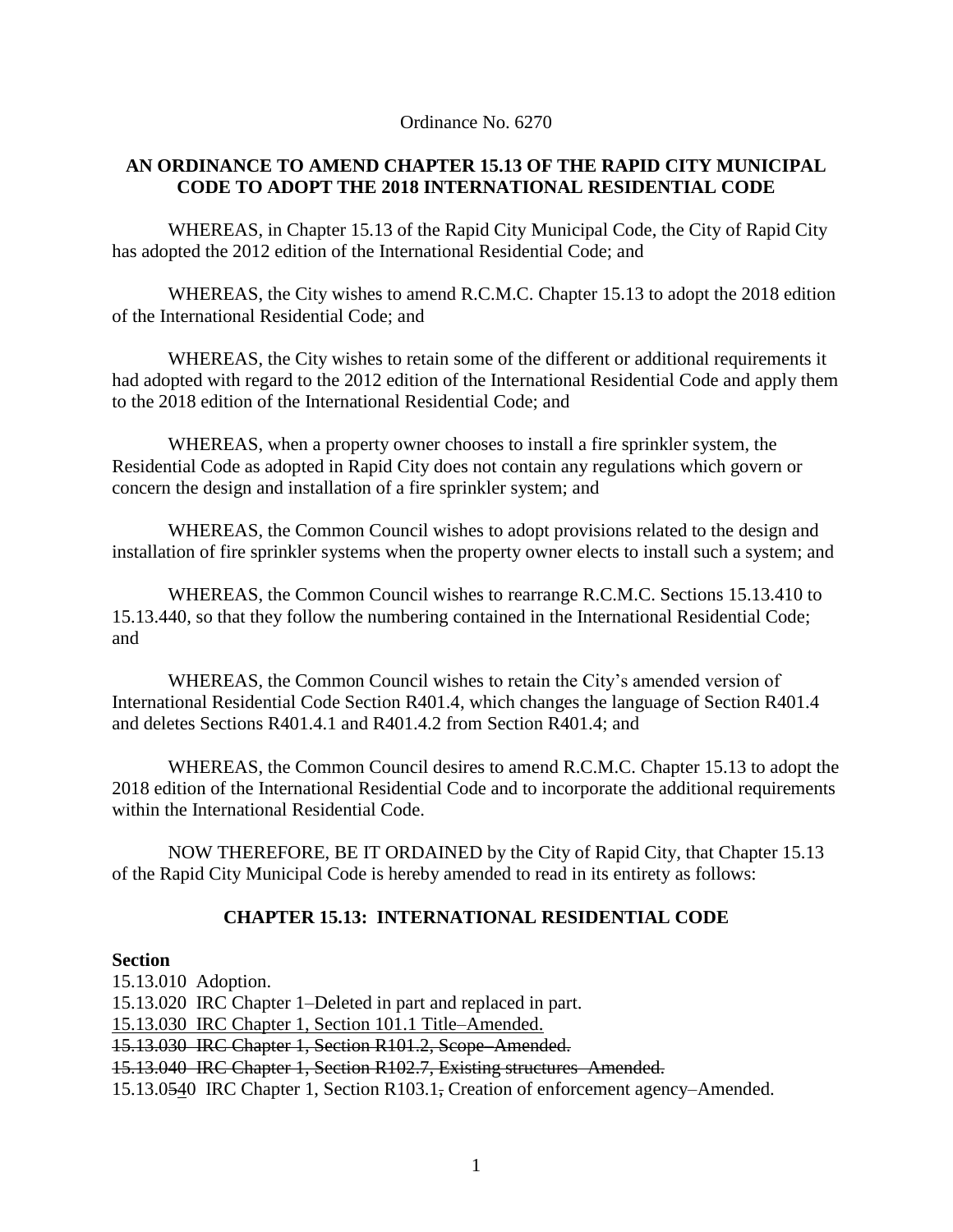15.13.0650 IRC Chapter 1, Section R109.1, Types of inspections–Amended. 15.13.070 IRC Chapter 1, Section R109.1.3, Floodplain inspections–Amended. 15.13.0860 IRC Chapter 2, Section R202, Definitions–Amended. 15.13.0970 IRC Chapter 3, Table R301.2(1), Climatic and geographic design criteria–Amended. 15.13.1080 IRC Chapter 3, Section R301.2.4, Floodplain construction–Amended. 15.13.110 IRC Chapter 3, Section R301.2.4.1, Alternative provisions–Amended. 15.13.120 IRC Chapter 3, Section R302.2, Townhouses–Amended. 15.13.130 IRC Chapter 3, Section R302.5.1, Opening protection–Amended. 15.13.14090 IRC Chapter 3, Section R302.12, Draftstopping–Amended. 15.13.1500 IRC Chapter 3, Section R303.1, Habitable rooms–Amended. 15.13.1610 IRC Chapter 3, Section R309.3, Flood hazard areas–Amended. 15.13.1720 IRC Chapter 3, Section R310.1, Emergency escape and rescue required–Amended. 15.13.180 IRC Chapter 3, Section R310.2.1, Ladder and steps–Amended. 15.13.130 IRC Chapter 3, Section R310.2.2 Window sill height–Amended. 15.13.140 IRC Chapter 3, Section R310.2.3.1 Ladder and steps–Amended. 15.13.150 IRC Chapter 3, Section R310.3.2.1 Ladder and steps–Amended. 15.13.190 IRC Chapter 3, Section R311.3.1, Floor elevations at the required egress doors– Amended. 15.13.20160 IRC Chapter 3, Section R311.7.45, Stair treads and risers–Amended. 15.13.210 IRC Chapter 3, Section R311.7.9.3, Circular stairways–Added. 15.13.220 IRC Chapter 3, Section R317.1.1, Field treatment–Amended. 15.13.23170 IRC Chapter 3, Section R318, Protection against subterranean termites–Deleted. 15.13.24180 IRC Chapter 3, Section R322, Flood-resistant construction–Amended. 15.13.25190 IRC Chapter 4, Section R401.1, Application–Amended. 15.13.200 IRC Chapter 4, Section R401.4 Soil Tests–Amended. 15.13.2610 IRC Chapter 4, Section R403.1.4.1, Frost protection–Amended. 15.13.220 IRC Chapter 4, Section R403.1.8 Foundations on expansive soils–Amended. 15.13.2730 IRC Chapter 4, Section R408.07, Flood resistance–Amended. 15.13.280 IRC Chapter 5, Section 501.3, Fire protection of floors – Amended. 15.13.2940 IRC Chapter 5, Section R506.2.3, Vapor retarder–Deleted. 15.13.30250 IRC Chapter 6, Section R602.3(5), Table–Amended. 15.13.31260 IRC Chapter 9, Section R903.4.1, Secondary (emergency overflow) drains or scuppers–Amended. 15.13.3270 IRC Chapter 9, Section R905.2.7.11.2, Ice barrier–Amended. 15.13.33280 IRC Chapter 9, Section R907.3, Recovering versus Roof replacement–Amended. 15.13.34290 IRC Chapter 11–Amended. 15.13.3500 IRC Chapter 29, Section P2904.1, Dwelling unit fire sprinkler systems – General– Amended. 15.13.360 IRC Section P2904.1.1, Required sprinkler locations – Deleted. 15.13.3710 IRC Appendix E, Section AE101.1, General–Amended. 15.13.380 IRC Appendix J, Section AJ102.5, Flood hazard areas–Amended. 15.13.3920 IRC Appendix H, Section AH105.2, Footings–Amended. 15.13.40330 IRC Appendix H, Section AH106, Special provisions for aluminum screen enclosures in hurricane-prone regions–Deleted. 15.13.410 IRC Chapter 4, Section R401.4, Soil Tests–Amended. 15.13.420 IRC Chapter 4, Section 401.4.1, Geotechnical evaluation–Deleted.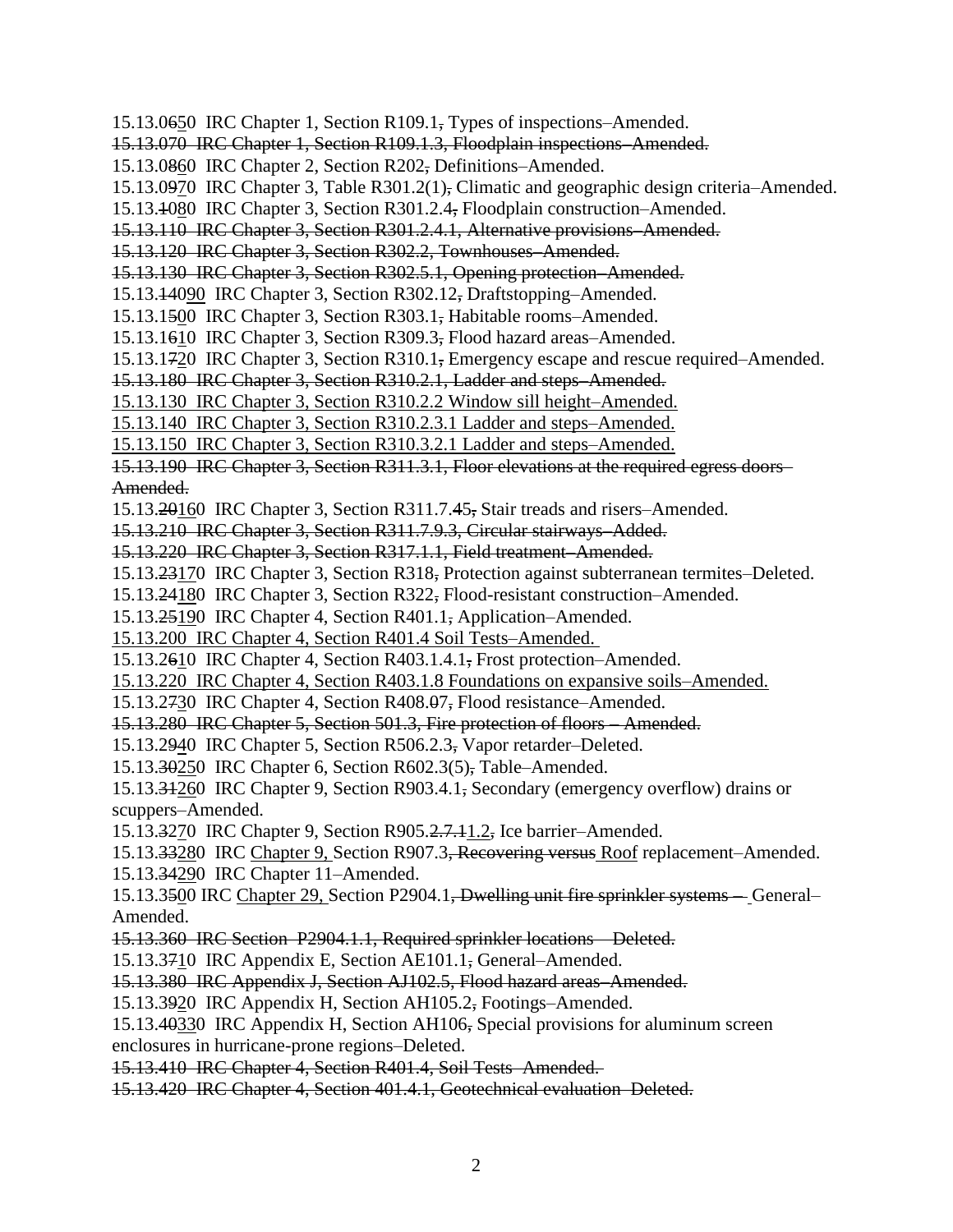15.13.430 IRC Chapter 4, Section 401.4.2, Compressible or shifting soil–Deleted. 15.13.440 IRC Chapter 4, Section 403.1.8, Foundations on expansive soils–Amended.

## **15.13.010 Adoption.**

 There is adopted by the City that certain code recommended by the International Code Council known as the International Residential Code for One- and Two-Family Dwellings, 20128 edition, specifically Chapters 1-11, Chapter 44, and Appendices E,  $J<sub>z</sub>H$  and K,  $\&$  H thereof. The City also adopts Section P2904 Dwelling Unit Fire Sprinkler systems as amended within this Code. The code is adopted for 1- and 2-family dwellings only. A copy of same is on file in the office of the City Building Official.

## **15.13.020 IRC Chapter 1–Deleted in part and replaced in part.**

 The following sections of IRC Chapter 1 are hereby deleted and replaced with comparable provisions found in Chapter 15.04 Administration of the Rapid City Municipal Code.

| Section R104 Duties and powers of the building official |  |  |  |  |  |  |
|---------------------------------------------------------|--|--|--|--|--|--|
| <b>Section R105 Permits</b>                             |  |  |  |  |  |  |
| Section R106 Construction documents                     |  |  |  |  |  |  |
| Section R107 Temporary structures and uses              |  |  |  |  |  |  |
| Section R108 Fees                                       |  |  |  |  |  |  |
| Section R110 Certificate of occupancy                   |  |  |  |  |  |  |
| Section R112 Board of appeals                           |  |  |  |  |  |  |
| <b>Section R113 Violations</b>                          |  |  |  |  |  |  |
| Section R114 Stop work order                            |  |  |  |  |  |  |

Any reference in the entirety of the International Residential Code to the above sections is hereby deleted and replaced with comparable provisions found in Chapter 15.04 Administration of the Rapid City Municipal Code.

## **15.13.030 IRC Chapter 1, Section 101.1 Title–Amended.**

IRC Chapter 1, Section 101.1 Title is hereby amended to read in its entirety as follows:

 101.1 Title. These regulations shall be known as the Residential Code of the City of Rapid City, hereinafter referred to as "this code."

#### **15.13.030 IRC Chapter 1, Section R101.2, Scope–Amended.**

IRC Chapter 1, Section R101.2, Scope, is hereby amended to read in its entirety as follows:

 **R101.2 Scope.** The provisions of the International Residential Code for One- and Two-family Dwellings shall apply to the construction, alteration, movement, enlargement, replacement,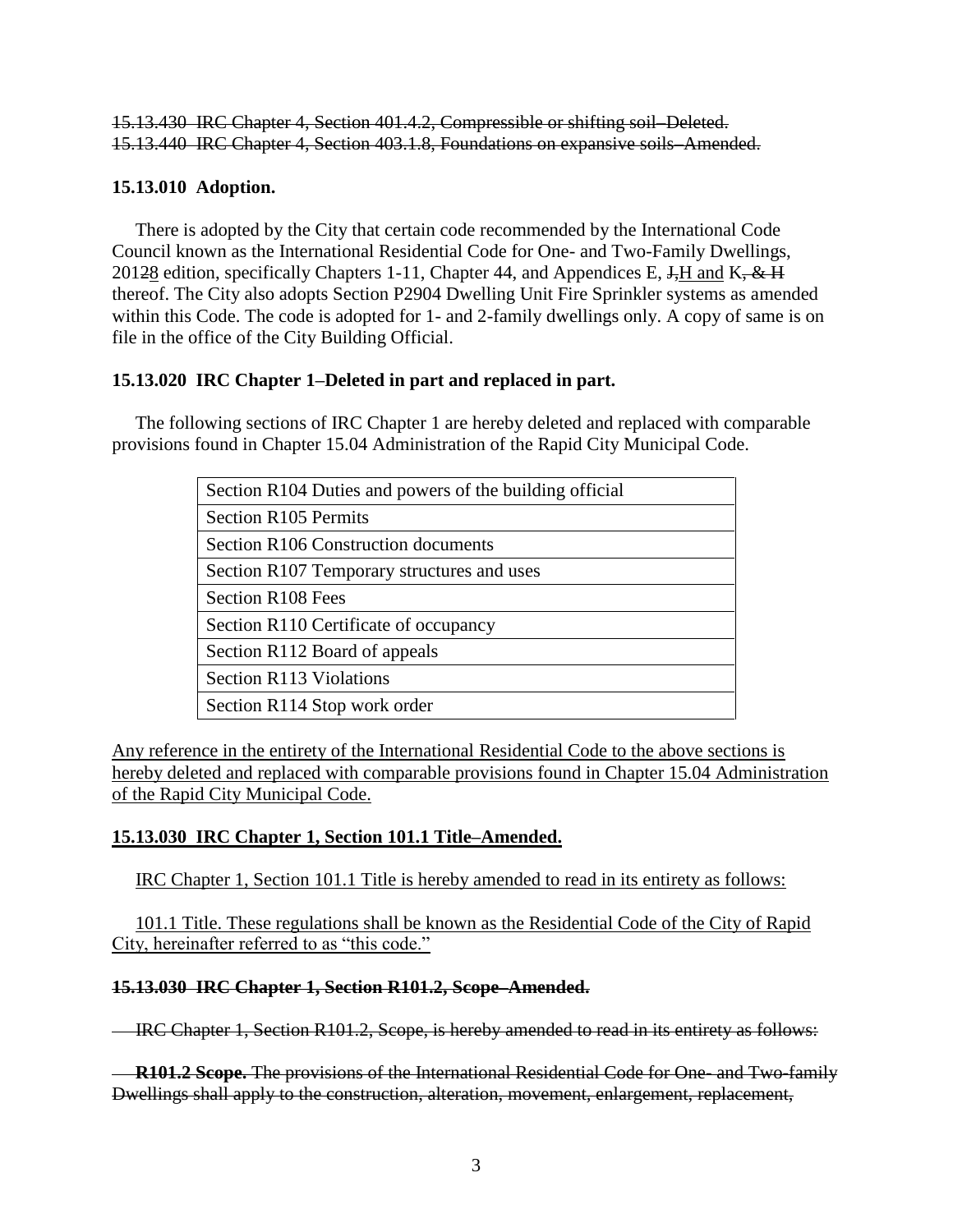repair, equipment, use and occupancy, location, removal and demolition of detached one- and two-family dwellings and townhouses not more than three stories above grade plane in height with a separate means of egress and their accessory structures.

**EXCEPTION:** Live/work units complying with the requirements of Section 419 of the International Building Code shall be permitted to be built as one-and two-family dwellings or townhouses.

## **15.13.040 IRC Chapter 1, Section R102.7, Existing structures–Amended.**

**IRC Chapter 1, Section R102.7, Existing structures, is hereby amended to read in its entirety** as follows:

 **R102.7 Existing structures.** The legal occupancy of any structure existing on the date of adoption of this code shall be permitted to continue without change, except as is specifically covered in this code or, the International Property Maintenance Code for the general safety and welfare of the occupants and the public.

## **15.13.0540 IRC Chapter 1, Section R103.1, Creation of enforcement agency–Amended.**

 IRC Chapter 1, Section R103.1, Creation of enforcement agency, is hereby amended to read in its entirety as follows:

**R103.1 Creation of enforcement agency.** The Building Permit Review Team is hereby created, and the official in charge thereof shall be known as the Building Official.

## **15.13.0650 IRC Chapter 1, Section R109.1, Types of inspections–Amended.**

 IRC Chapter 1, Section R109.1, Types of inspections, is hereby amended to read in its entirety as follows:

 **R109.1 Types of inspections.** For onsite construction, from time to time the Building Official, upon notification from the permit holder or his agent, may make or cause to be made any necessary inspections, and if any inspection is made shall either approve that portion of the construction as completed or shall notify the permit holder or his or her agent wherein the same fails to comply with this code or Chapter 15.04.

**R109.1.1 Foundation inspection.** Inspection of the foundation shall be made after poles or piers are set or trenches or basement areas are excavated and any required forms erected and any required reinforcing steel is in place and supported prior to the placing of concrete. The foundation inspection shall include excavation for thickened slabs intended for the support of bearing walls, partitions, structural supports, or equipment and special requirements for wood foundations.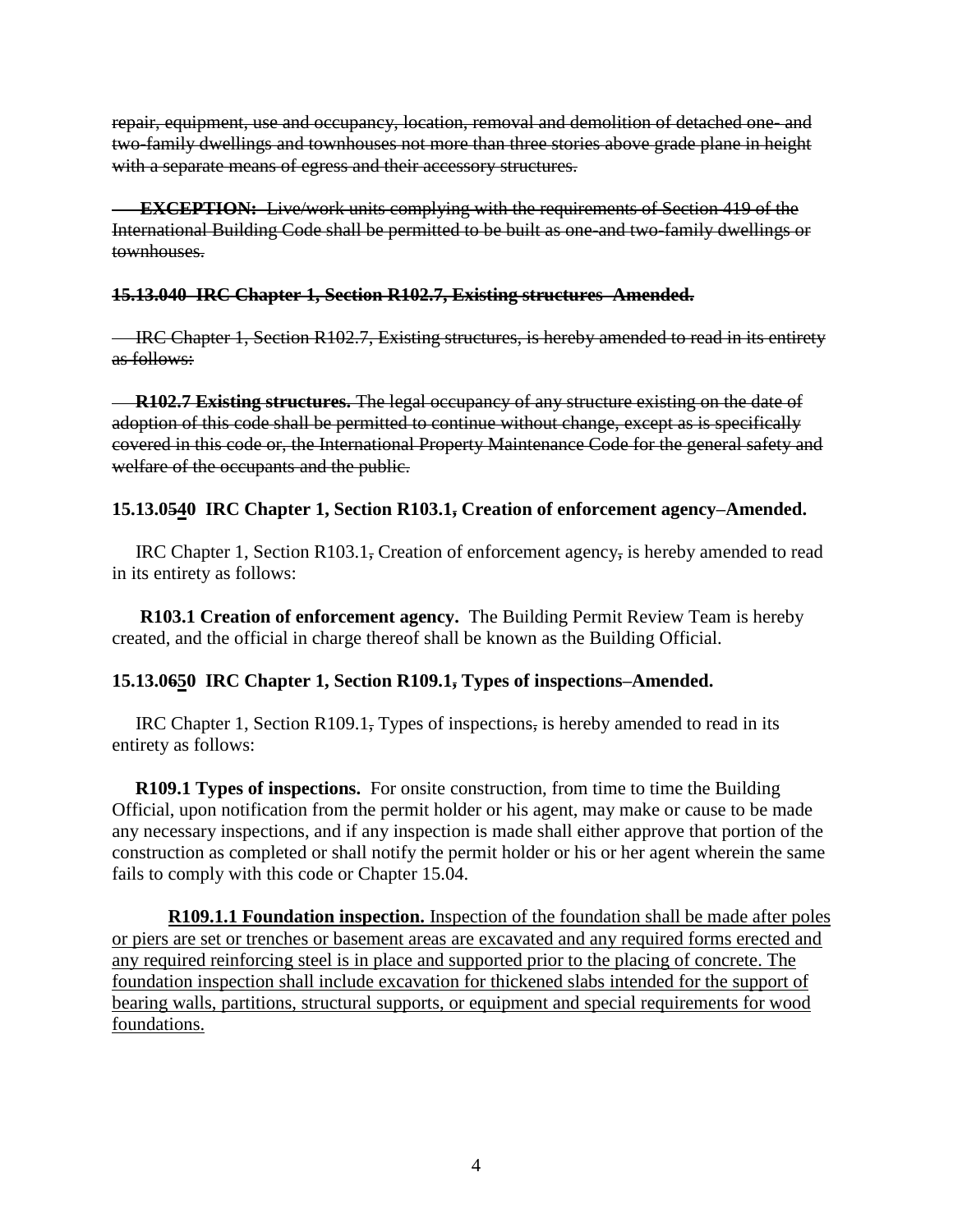**R109.1.2 Plumbing, mechanical, gas, and electrical systems inspections.** Rough inspection of plumbing, mechanical, gas and electrical systems shall be made prior to covering concealment, before fixtures or appliances are set or installed, and prior to framing inspection.

**Exception:** Backfilling of ground-source heat pump loop systems tested in accordance with Section M2105.28 prior to inspection shall be permitted.

**R109.1.3 Floodplain inspections.** See Chapter 15.32, Flood Area Construction Regulations, of the Rapid City Municipal Code.

**R109.1.4 Frame and masonry inspection.** Inspection of framing and masonry construction shall be made after the roof, masonry, framing, firestopping, draftstopping and bracing are in place and after the plumbing, mechanical and electrical rough inspections are approved.

**R109.1.5 Other inspections.** In addition to inspections in Sections R109.1.1 through R109.1.4, the building official shall have the authority to make or require any other inspections to ascertain compliance with this code and other laws enforced by the building official.

**R109.1.5.1 Fire-resistance-rated construction inspection.** Where fireresistance-rated construction is required between dwelling units or due to location on property, the building official shall require an inspection of such construction after lathing or gypsum board or gypsum panel products are in place, but before any plaster is applied, or before board or panel joints and fasteners are taped and finished.

**R109.1.6 Final inspection.** Final inspection shall be made after the permitted work is complete and prior to occupancy.

**R109.1.6.1 Elevation documentation.** If located in a flood hazard area, the documentation of elevations required in RCMC Chapter 15.32 shall be submitted to the building official prior to the final inspection.

## **15.13.070 IRC Chapter 1, Section R109.1.3, Floodplain inspections–Amended.**

 IRC Chapter 1, Section R109.1.3, Floodplain inspections, is hereby amended to read in its entirety as follows:

 **R109.1.3 Floodplain inspections.** See Chapter 15.32, Flood Area Construction Regulations, of the Rapid City Municipal Code.

#### **15.13.0860 IRC Chapter 2, Section R202, Definitions–Amended.**

 All definitions will remain the same as in Section R202 except for those specifically changed as follows: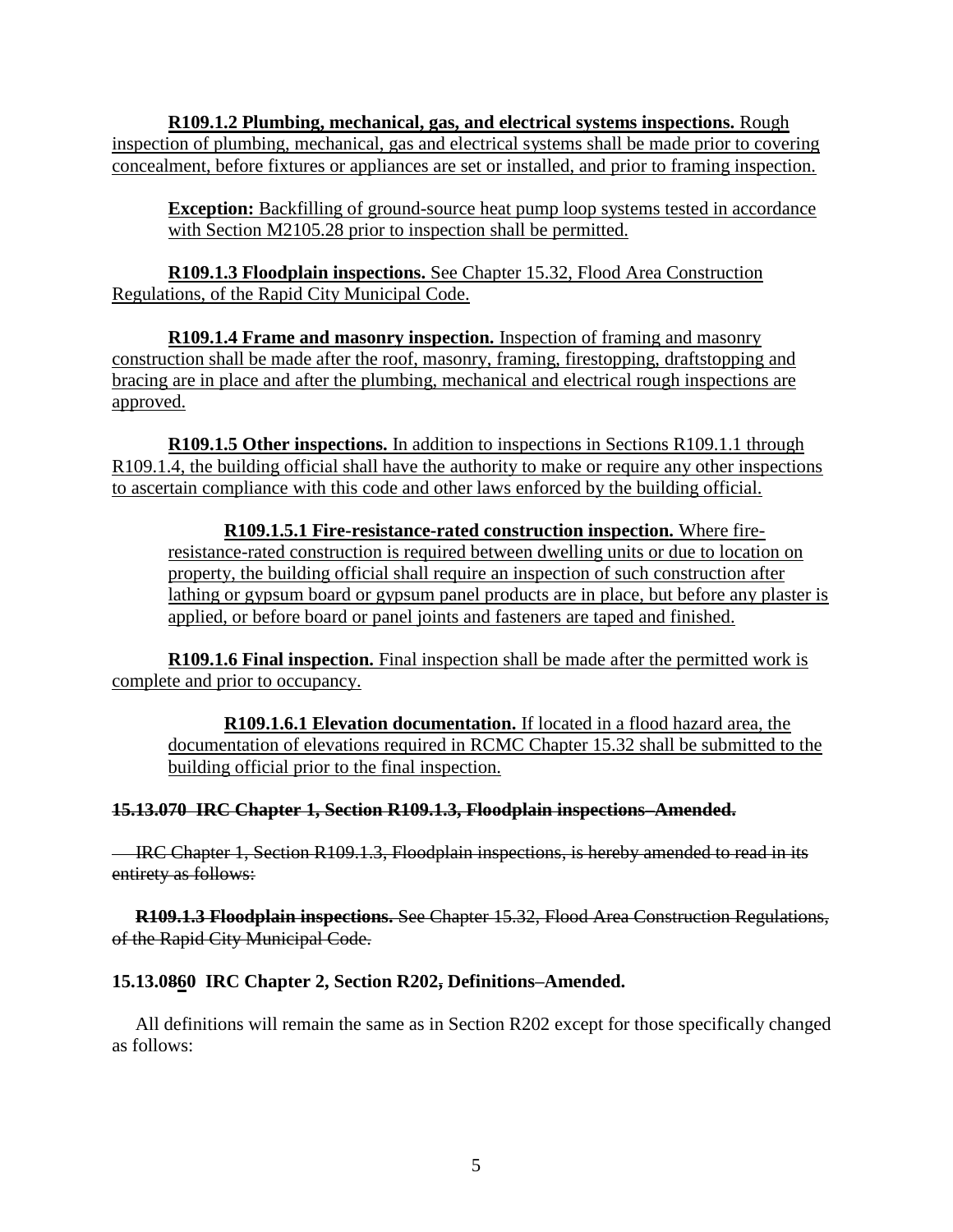*ACCESSORY STRUCTURE.* A structure not over one story in height, the use of which is customarily accessory to and incidental to that of the dwelling(s) and which is located on the same property.

 *TOWNHOUSE.* A single-family dwelling unit constructed in a group of two or more attached units in which each unit extends from foundation to roof and with a yard or public way on at least two sides.

## **15.13.0970 IRC Chapter 3, Table R301.2(1), Climatic and geographic design criteria– Amended.**

 IRC Chapter 3, Table R301.2(1), Climatic and geographic design criteria, is hereby amended by inserting the following information into the table.

# **TABLE 100-B CLIMATIC AND GEOGRAPHIC DESIGN CRITERIA**

| <b>Ground</b><br><b>Snow</b><br>Level<br><b>Load</b>                                                                                                                                                                                                                                                                                                                                                                                                                                                                                                                                                                                                                                                                            | Wind<br><b>Speed</b> | <b>Seismic</b><br>Design<br>Category | <b>Subject to Damage From</b> |                               |                   | Winter                           | <b>Ice Barrier</b>               |                                     | Air                      | Mean                  |  |
|---------------------------------------------------------------------------------------------------------------------------------------------------------------------------------------------------------------------------------------------------------------------------------------------------------------------------------------------------------------------------------------------------------------------------------------------------------------------------------------------------------------------------------------------------------------------------------------------------------------------------------------------------------------------------------------------------------------------------------|----------------------|--------------------------------------|-------------------------------|-------------------------------|-------------------|----------------------------------|----------------------------------|-------------------------------------|--------------------------|-----------------------|--|
|                                                                                                                                                                                                                                                                                                                                                                                                                                                                                                                                                                                                                                                                                                                                 |                      |                                      | Weathering                    | <b>Frost</b><br>Line<br>Depth | <b>Termite</b>    | Design<br><b>Tempe</b><br>rature | <b>Underlayme</b><br>nt Required | <b>Flood</b><br><b>Hazards</b>      | Freezing<br><i>Index</i> | Annual<br><b>Temp</b> |  |
| $42 \text{ psf}^1$                                                                                                                                                                                                                                                                                                                                                                                                                                                                                                                                                                                                                                                                                                              | $115^2$              | footnote <sup>3</sup>                | Moderate                      | 42"                           | None to<br>slight | $-7$                             | yes                              | June 3.<br>$2013$ with<br>revisions | 1548                     | $48^{\circ}F$         |  |
| <sup>1</sup> The ground snow load for Rapid City shall be 42 psf and as per ASCE 70-510.<br><sup>2</sup> Wind loads shall be in accordance with Chapters 26 to 30 of ASCE 7-10 and shall be based upon the Occupancy Category of<br>the building under design. Buildings shall at a minimum be designed to Occupancy Category II having an ultimate wind speed<br>velocity of 115 mph.<br><sup>3</sup> Seismic loads shall be in accordance with Section 1613 of IBC 20128 and ASCE 7-10. In the absence of specific site<br>information, the building shall be designed in accordance with the following:<br>Short Period Acceleration $(S_s) = 0.125$ g<br>1-Second Period Acceleration $(S_1) = 0.043$ g<br>Site Class = $D$ |                      |                                      |                               |                               |                   |                                  |                                  |                                     |                          |                       |  |

#### **15.13.1080 IRC Chapter 3, Section R301.2.4, Floodplain construction–Amended.**

 IRC Chapter 3, Section R301.2.4, Floodplain construction, is hereby amended to read in its entirety as follows:

**R301.2.4 Floodplain construction.** See Chapter 15.32, Flood Area Construction Regulations, of the Rapid City Municipal Code.

#### **15.13.110 IRC Chapter 3, Section R301.2.4.1, Alternative provisions–Amended.**

IRC Chapter 3, Section R301.2.4.1, Alternative provisions, is hereby amended to read in its entirety as follows:

 **R301.2.4.1 Alternative provisions.** See Chapter 15.32, Flood Area Construction Regulations, of the Rapid City Municipal Code.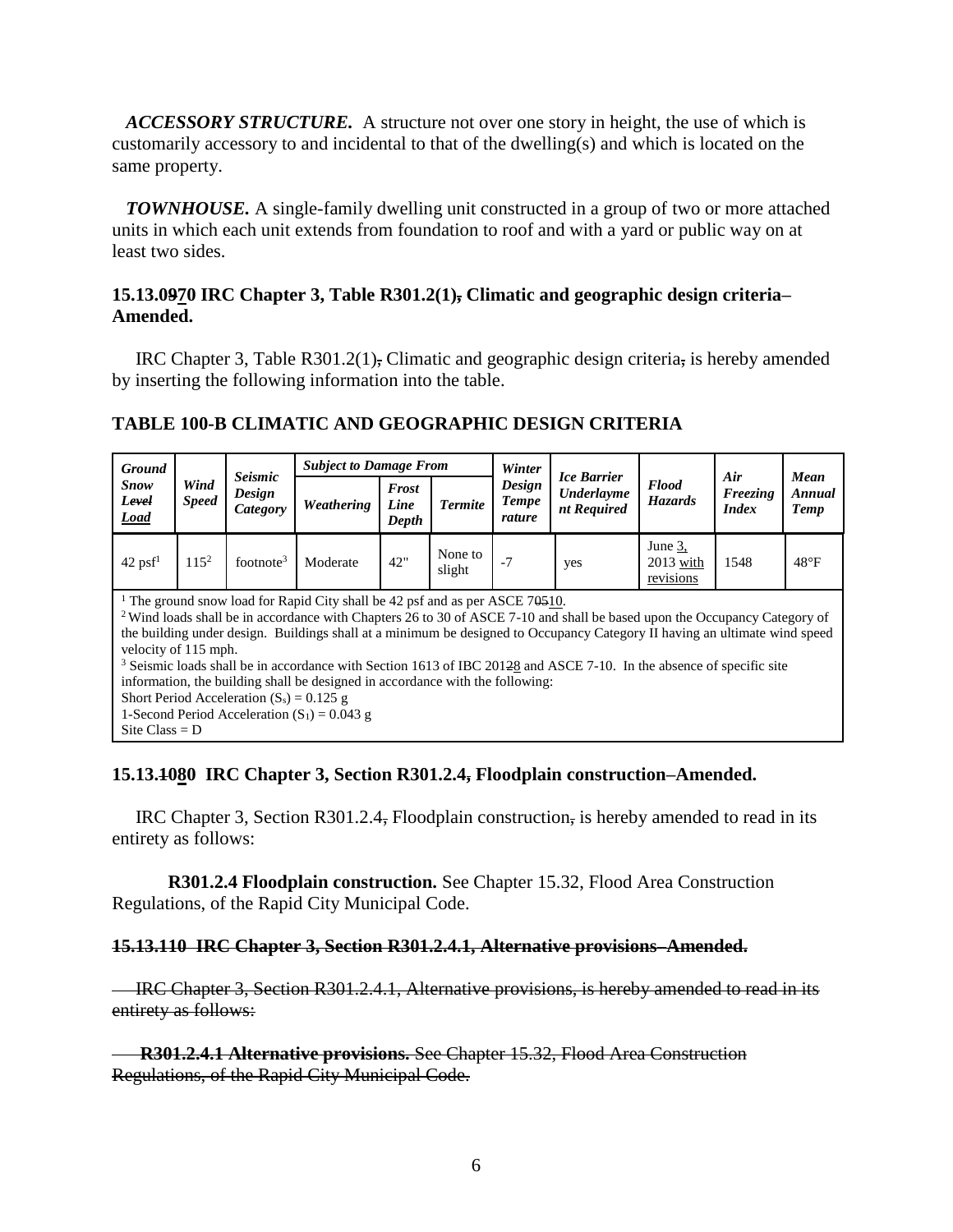#### **15.13.120 IRC Chapter 3, Section R302.2, Townhouses–Amended.**

 IRC Chapter 3, Section R302.2, Townhouses, is hereby amended to read in its entirety as follows:

 **R302.2 Townhouses.** Each townhouse shall be considered a separate building and shall be separated by fire-resistance-rated wall assemblies meeting the requirements of Section R302.1 for exterior walls.

**Exception:** A common 2-hour fire-resistance-rated wall assembly tested in accordance with ASTME 119 or UL 263 is permitted for townhouses if such walls do not contain plumbing or mechanical equipment, ducts or vents in the cavity of the common wall. The wall shall be rated for fire exposure from both sides and shall extend to and be tight against exterior walls and the underside of the roof sheathing. Electrical installations shall be installed in accordance with Chapters 34 through 43.

**Penetrations of electrical outlet boxes shall be in accordance with Section R302.4.** 

#### **15.13.130 IRC Chapter 3, Section R302.5.1, Opening protection–Amended.**

IRC Chapter 3, Section R302.5.1 Opening protection, is hereby amended to read in its entirety as follows:

 **R302.5.1 Opening protection.** Openings from a private garage directly into a room used for sleeping purposes shall not be permitted. Other openings between the garage and residence shall be equipped with solid wood doors not less than 1 3/8 inches (35 mm) in thickness, solid or honeycomb core steel doors not less than 1 3/8 inches (35 mm) thick, or 20-minute fire-rated doors.

#### **15.13.14090 IRC Chapter 3, Section R302.12, Draftstopping–Amended.**

 IRC Chapter 3, Section R302.12, Draftstopping, is hereby amended to read in its entirety as follows:

 **R302.12 Draftstopping.** In combustible construction where there is usable space both above and below the concealed space of a floor/ceiling assembly, draft stops shall be installed so that the area of the concealed space does not exceed  $1,500$  square feet. Draft stopping shall divide the concealed space into approximately equal areas. Where the assembly is enclosed by a floor membrane above and a ceiling membrane below, draft stopping shall be provided in floor/ceiling assemblies under the following circumstances:

- 1. Ceiling is suspended under the floor framing.
- 2. Floor framing is constructed of truss-type open-web or perforated members.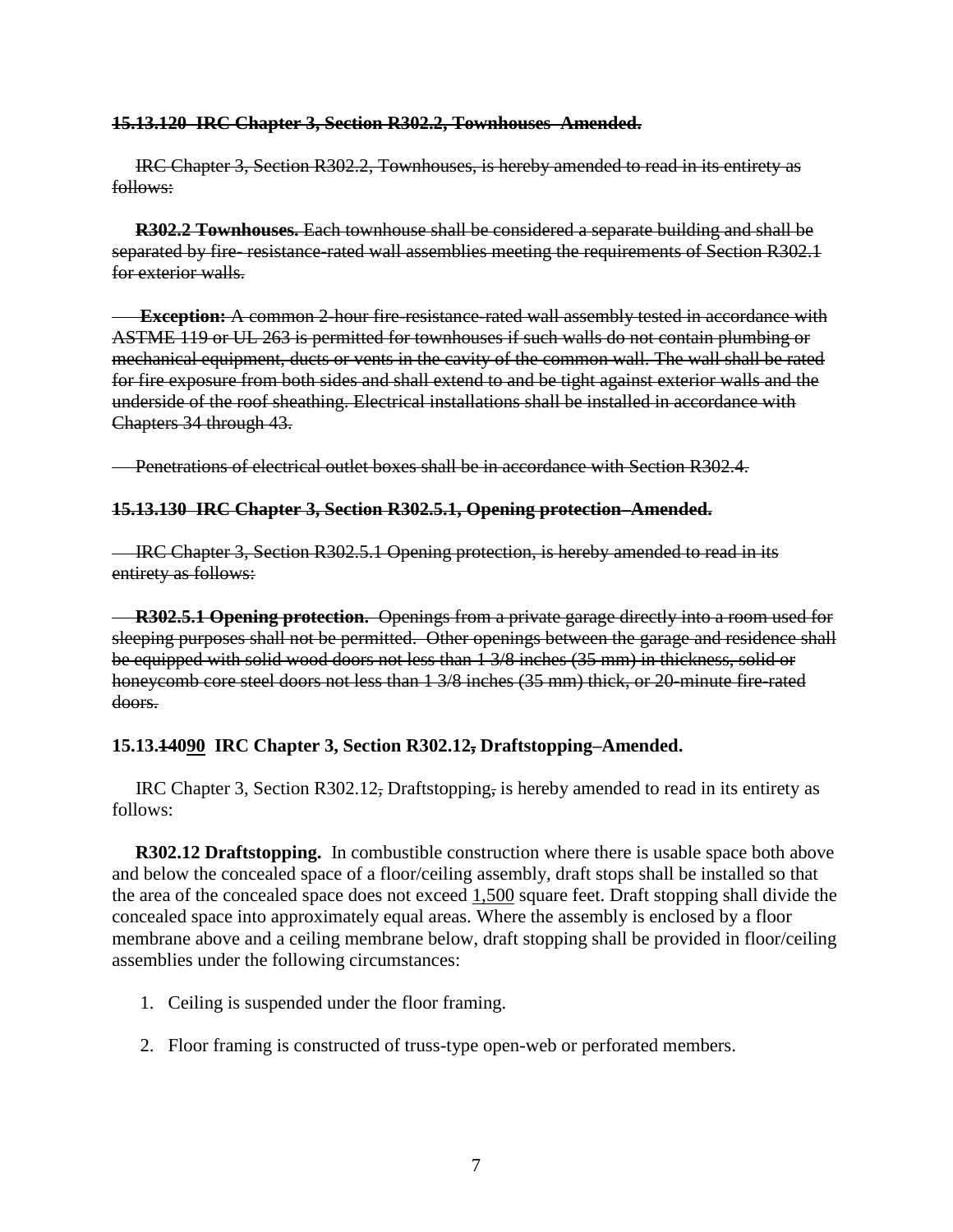**R302.12.1 Materials.** Draftstopping materials shall be not less than  $\frac{1}{2}$ -inch (12.7 mm) gypsum board, 3/8-inch (9.5 mm) wood structural panels or other approved materials adequately supported. Draftstopping shall be installed parallel to the floor framing members unless otherwise approved by the building official. The integrity of the draftstops shall be maintained.

## **15.13.1500 IRC Chapter 3, Section R303.1, Habitable rooms–Amended.**

 IRC Chapter 3, Section R303.1, Habitable rooms, is hereby amended to read in its entirety as follows:

 **R303.1 Habitable rooms.** All habitable rooms shall have an aggregate glazing area of not less than 6 percent of the floor area of such rooms. Natural ventilation shall be through windows, doors, louvers or other approved openings to the outdoor air. Such openings shall be provided with ready access or shall otherwise be readily controllable by the building occupants. The minimum openable area to the outdoors shall be 3 percent of the floor area being ventilated.

## **Exceptions:**

 1. The glazed areas need not be openable where the opening is not required by Section R310 and an approved mechanical ventilation system capable of producing 0.35 air change per hour in the room is installed or a whole-house mechanical ventilation system is installed capable of supplying outdoor ventilation air of 15 cubic feet per minute (cfm) (78 L/s) per occupant computed on the basis of two occupants for the first bedroom and one occupant for each additional bedroom.

 2. The glazed areas need not be installed in rooms where Exception 1 above is satisfied and artificial light is provided capable of producing an average illumination of 6 foot candles (65 lux) over the area of the room at a height of 30 inches (762 mm) above the floor level.

 3. Use of sunroom additions and patio covers, as defined in Section R202, shall be permitted for natural ventilation if in excess of 40 percent of the exterior sunroom walls are open, or are enclosed only by insect screening.

4. Media and theater rooms.

# **15.13.1610 IRC Chapter 3, Section R309.3, Flood hazard areas–Amended.**

 IRC Chapter 3, Section R309.3, Flood hazard areas, is hereby amended to read in its entirety as follows:

 **R309.3 Flood hazard areas.** See Chapter 15.32, Flood Area Construction Regulations, of the Rapid City Municipal Code.

## **15.13.1720 IRC Chapter 3, Section R310.1, Emergency escape and rescue required– Amended.**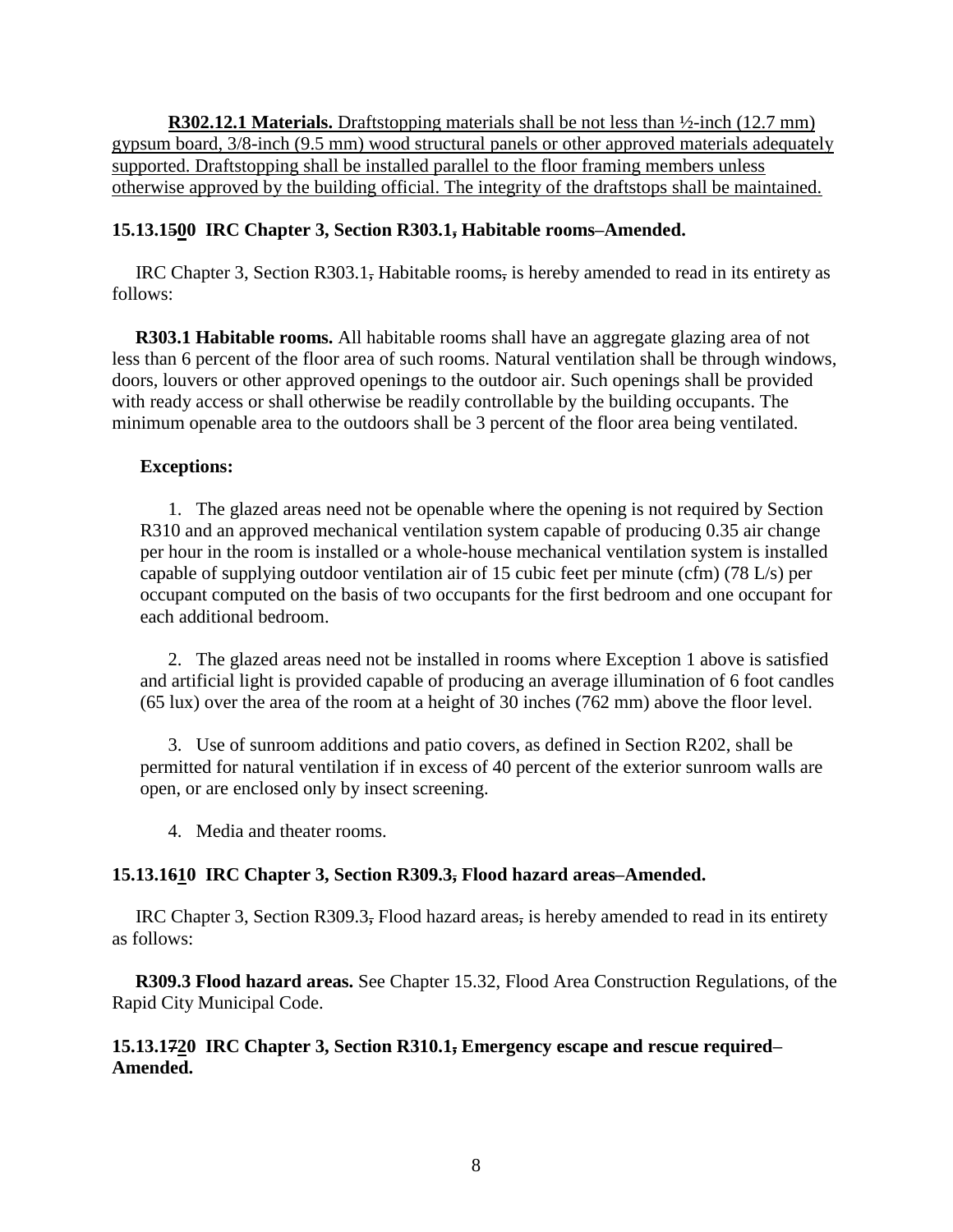IRC Chapter 3, Section R310.1, Emergency escape and rescue required, is hereby amended to read in its entirety as follows:

 **R310.1 Emergency escape and rescue required.** Basements, habitable attics and every sleeping room shall have at least one operable emergency escape and rescue opening. Where basements contain one or more sleeping rooms, emergency egress and rescue openings shall be required in each sleeping room. Where emergency escape and rescue openings are provided they shall have a sill height of not more than 48 inches measured from the finished floor to the bottom of the clear opening. Where a door opening having a threshold below the adjacent ground elevation serves as an emergency escape and rescue opening and is provided with a bulkhead enclosure, the bulkhead enclosure shall comply with Section R310.3. The net clear opening dimensions required by this section shall be obtained by the normal operation of the emergency escape and rescue opening from the inside. Emergency escape and rescue openings with a finished sill height below the adjacent ground elevation shall be provided with a window well in accordance with Section R310.2. Emergency escape and rescue openings shall open directly into a public way, or to a yard or court that opens to a public way.

## **Exceptions:**

1. Storm shelters and Bbasements used only to house mechanical equipment and not exceeding total floor area of 200 square feet  $(18.58 \text{ m}^2)$ .

2. Where emergency escape and rescue openings are provided within 5 feet of grade, they shall have a sill height of not more than 48 inches measured from the finished floor to the bottom of the clear opening.

3. Where the dwelling or townhouse is equipped with an automatic sprinkler system installed in accordance with Section P2904, sleeping rooms in basements shall not be required to have emergency escape and rescue openings provided that the basement has one of the following:

3.1 One means of egress complying with Section R311 and one emergency escape and rescue opening.

3.2 Two means of egress complying with Section R311.

**R310.1.1 Operational constraints and opening control devices.** Emergency escape and rescue openings hall be operational from the inside of the room without the use of keys, tools or special knowledge. Window opening control devices on windows serving as a required emergency escape and rescue opening shall comply with ASTM F2090.

#### **15.13.180 IRC Chapter 3, Section R310.2.1, Ladder and steps–Amended.**

IRC Chapter 3, Section R310.2.1, Ladder and steps, is hereby amended to read in its entirety as follows: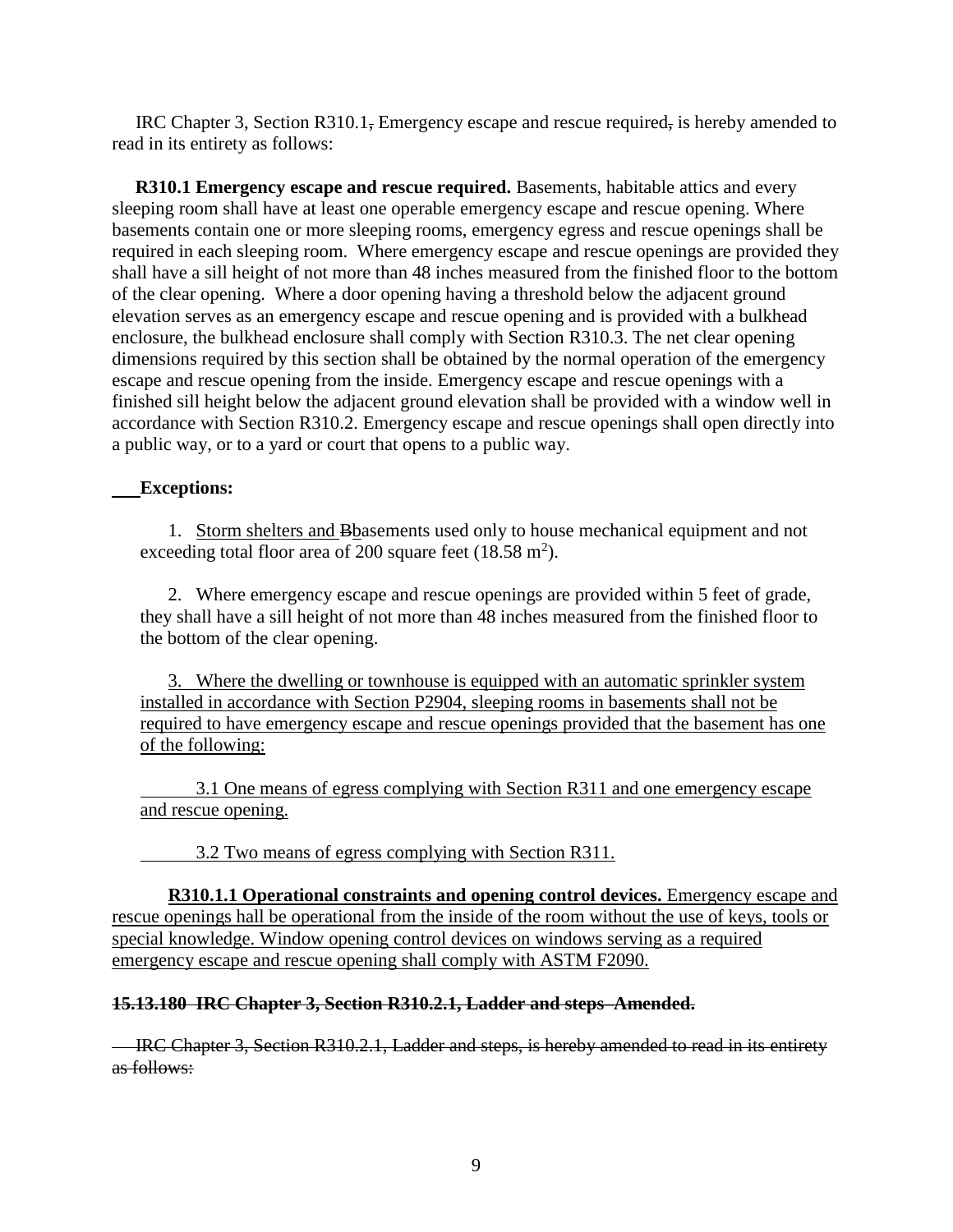**R310.2.1 Ladder and steps.** Window wells with a vertical depth greater than 48 inches shall be equipped with a permanently affixed ladder or steps usable with the window in the fully open position. Ladders or steps required by this section shall not be required to comply with Sections R311.7 and R311.8. Ladders or rungs shall have an inside width of at least 12 inches (305 mm), shall project at least 3 inches (76 mm) from the wall and shall be spaced not more than 18 inches (457 mm) on center vertically for the full height of the window well.

# **15.13.130 IRC Chapter 3, Section R310.2.2 Window sill height–Amended.**

IRC Chapter 3, Section R310.2.2 Window sill height is hereby amended to read in its entirety as follows:

**R310.2.2 Window sill height.** Where a window is provided as the emergency escape and rescue opening, it shall have a sill height of not more than 48 inches (1219 mm) above the floor; where the sill height is below grade, it shall be provided with a window well in accordance with Section R310.2.3.

# **15.13.140 IRC Chapter 3, Section R310.2.3.1 Ladder and steps–Amended.**

IRC Chapter 3, Section R310.2.3.1 Ladder and steps is hereby amended to read in its entirety as follows:

**R310.2.3.1 Ladder and steps.** Window wells with a vertical depth greater than 48 inches (1219 mm) shall be equipped with a permanently affixed ladder or steps usable with the window in the fully open position. Ladders or steps required by this section shall not be required to comply with Section R311.7. Ladders or rungs shall have an inside width of not less than 12 inches (305 mm), shall project not less than 3 inches (76 mm) from the wall and shall be spaced not more than 18 inches (457 mm) on center vertically for the full height of the window well.

# **15.13.150 IRC Chapter 3, Section R310.3.2.1 Ladder and steps–Amended.**

IRC Chapter 3, Section R310.3.2.1 Ladder and steps is hereby amended to read in its entirety as follows:

**R310.3.2.1 Ladder and steps.** Area wells with a vertical depth greater than 48 inches (1219 mm) shall be equipped with a permanently affixed ladder or steps usable with the door in the fully open position. Ladders or steps required by this section shall not be required to comply with Section R311.7. Ladders or rungs shall have an inside width of not less than 12 inches (305mm), shall project not less than 3 inches (76 mm) from the wall and shall be spaced not more than 18 inches (457 mm) on center vertically for the full height of the exterior stairwell.

#### **15.13.190 IRC Chapter 3, Section R311.3.1, Floor elevations at the required egress doors– Amended.**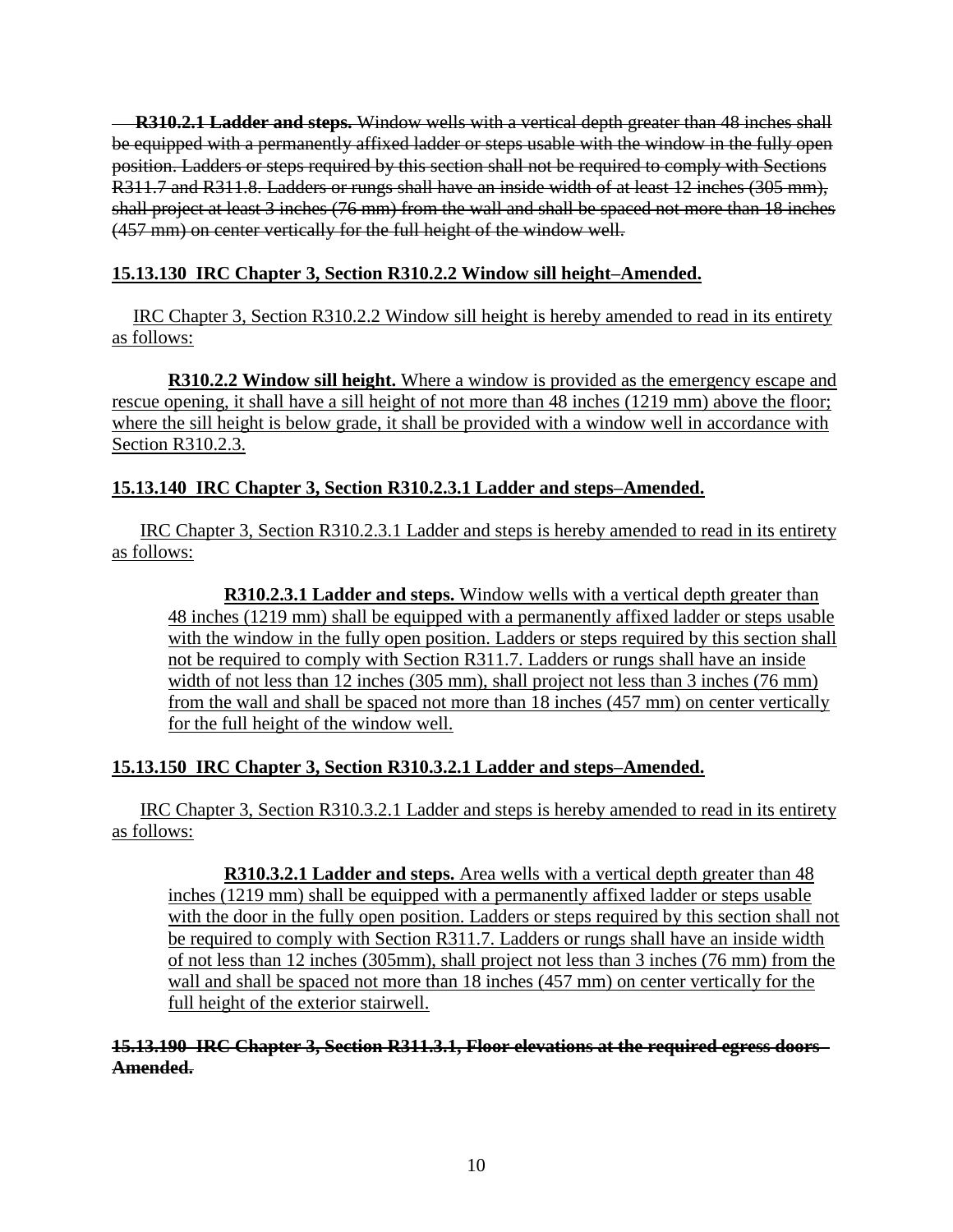IRC Chapter 3, Section R311.3.1, Floor elevations at the required egress doors, is hereby amended to read in its entirety as follows:

 **R311.3.1 Floor elevations at the required egress doors.** Landings or floors at the required egress door shall not be more than 1 1/2 inches (38 mm) lower than the top of the threshold.

 **Exceptions:** The exterior landing or floor shall not be more than 8 inches below the top of the threshold provided the door does not swing over the landing or floor.

When exterior landings or floors serving the required egress door are not at grade, they shall be provided with access to grade by means of a ramp in accordance with Section R311.8 or a stairway in accordance with Section R311.7.

#### **15.13.20160 IRC Chapter 3, Section R311.7.45, Stair treads and risers–Amended.**

 IRC Chapter 3, Section R311.7.45, Stair treads and risers; Section R311.7.5.1, Risers, Section R311.7.5.2, Treads; Section R311.7.5.2.1, Winder treads; Section R311.7.5.3, Nosings; and Section R311.7.5.4, Exterior wood/plastic composite stair treads are is hereby amended to read in theirits entirety as follows:

**R311.7.45 Stair treads and risers.** Stair treads and risers shall meet the requirements of this section. For the purposes of this section, all dimensions and dimensioned surfaces shall be exclusive of carpets, rugs or runners.

**R311.7.45.1 Risers.** The maximum riser height shall be 8 inches. The minimum riser height shall be 4 inches. The riser shall be measured vertically between leading edges of the adjacent treads. The greatest riser height within any flight of stairs shall not exceed the smallest by more than 3/8 inch (9.5 mm). Risers shall be vertical or sloped from the underside of the nosing of the tread above at an angle not more than 30 degrees (0.51 rad) from the vertical. Open risers are permitted provided that the opening between treads does not permit the passage of a 4-inch-diameter (102 mm) sphere.

**Exception:** The opening between adjacent treads is not limited on stairs with a total rise of 30 inches (762 mm) or less.

**R311.45.7.5.2 Treads.** The minimum tread depth shall be 9 inches. The tread depth shall be measured horizontally between the vertical planes of the foremost projection of adjacent treads and at a right angle to the tread's leading edge. The greatest tread depth within any flight of stairs shall not exceed the smallest by more than 3/8 inch (9.5 mm).

**R311.7.5.2.1 Winder treads.** Winder treads shall have a minimum tread depth of 9 inches measured between the vertical planes of the foremost projection of adjacent treads at the intersections with the walkline. Winder treads shall have a minimum tread depth of 6 inches (152 mm) at any point within the clear width of the stair. Within any flight of stairs, the largest winder tread depth at the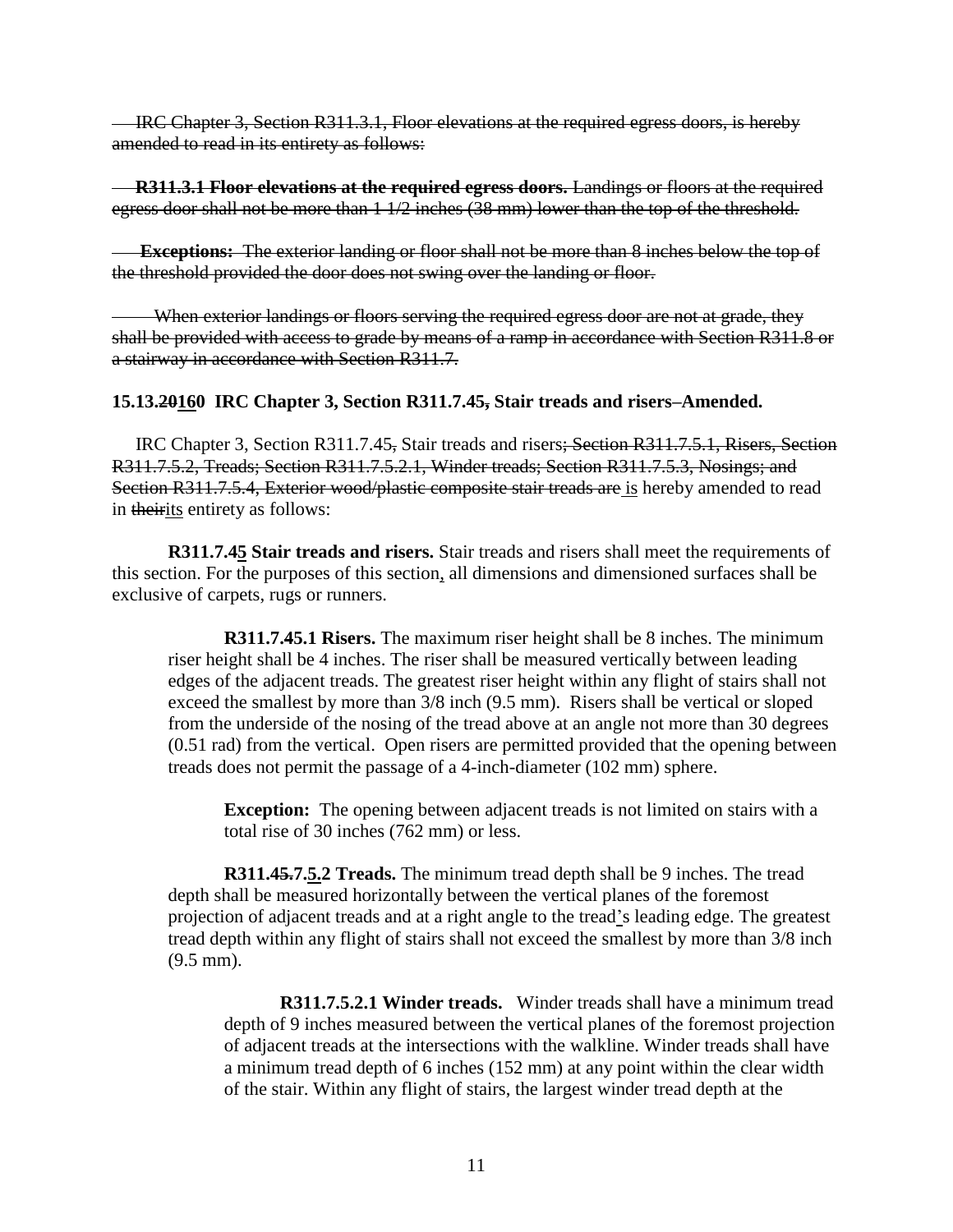walkline shall not exceed the smallest winder tread by more than  $3/8$  inch (9.5) mm). Consistently shaped winders at the walkline shall be allowed within the same flight of stairs as rectangular treads and do not have to be within 3/8 inch (9.5 mm) of the rectangular tread depth.

**R311.7.45.3 Nosings.** The radius of curvature at the nosing shall be no greater than 9/16 inch (14 mm). A nosing not less than 3/4 inch (19 mm) but not more than 1 1/4 inches (32 mm) shall be provided on stairways with solid risers. The greatest nosing projection shall not exceed the smallest nosing projection by more than 3/8 inch (9.5 mm) between two stories, including the nosing at the level of floors and landings. Beveling of nosings shall not exceed 1/2 inch (12.7 mm).

**Exceptions:** A nosing is not required where the tread depth is a minimum of 11 inches (279 mm).

**R311.7.5.4 Exterior wood/plastic composite stair treads**. Wood/plastic composite stair treads shall comply with the provisions of Section R507.3.

## **15.13.210 IRC Chapter 3, Section R311.7.9.3, Circular stairways–Added.**

IRC Chapter 3, Section R311.7.9.3, Circular stairways is hereby added to read as follows:

**R311.7.9.3 Circular stairways.** See Section 1009.8 of the 2012 International Building Code.

#### **15.13.220 IRC Chapter 3, Section R317.1.1, Field treatment–Amended.**

 IRC Chapter 3, Section R317.1.1, Field treatment, is hereby amended to read in its entirety as follows:

**R317.1.1 Field treatment.** Field-cut ends, notches and drilled holes of preservative-treated wood shall be treated.

## **15.13.23170 IRC Chapter 3, Section R318, Protection against subterranean termites– Deleted.**

 IRC Chapter 3, Section R318, Protection against subterranean termites, is hereby deleted in its entirety.

#### **15.13.24180 IRC Chapter 3, Section R322, Flood-resistant construction–Amended.**

 IRC Chapter 3, Section R322, Flood-resistant construction, is hereby amended to read in its entirety as follows.

 **R322 Flood-resistant construction.** See Chapter 15.32, Flood Area Construction Regulations, of the Rapid City Municipal Code.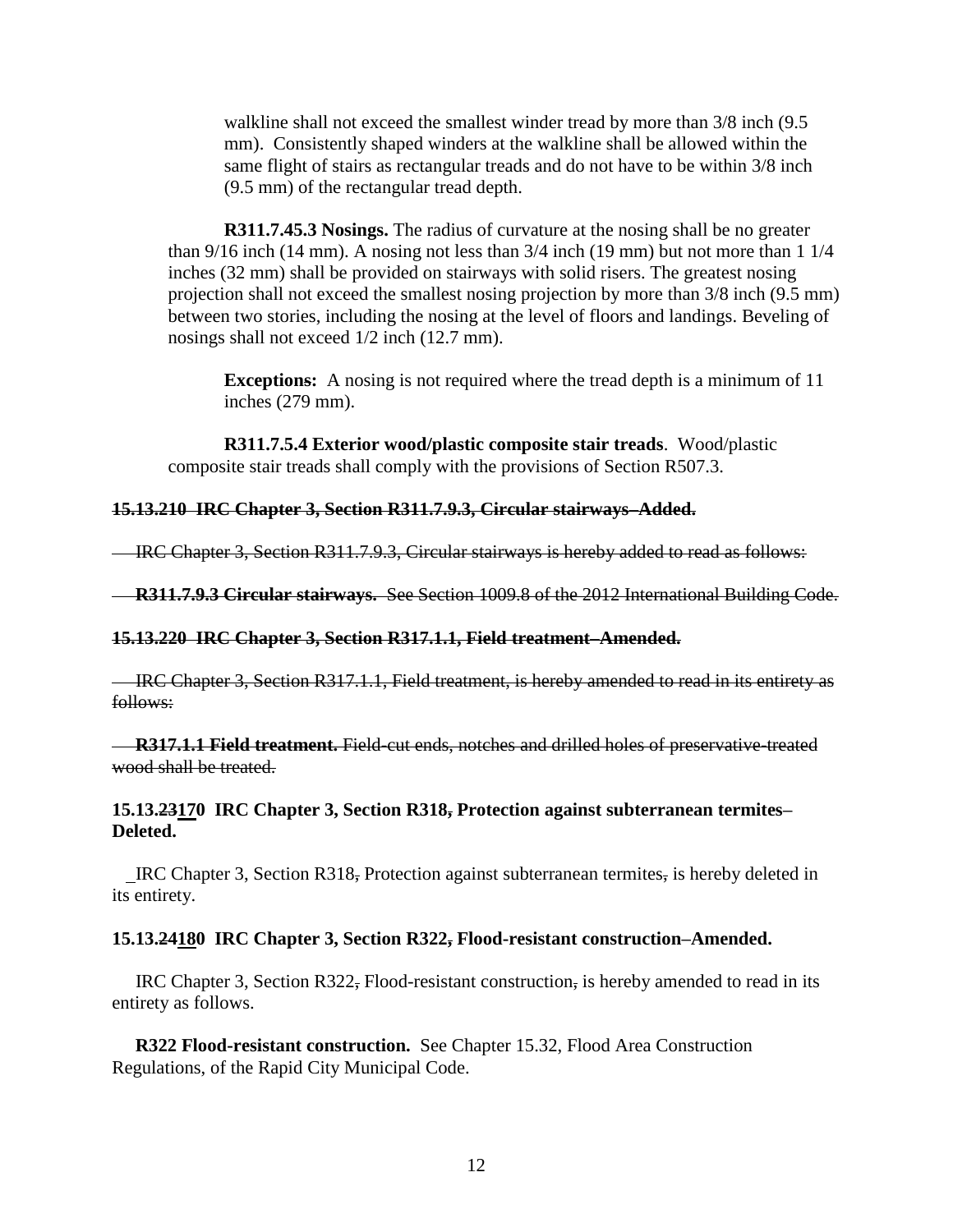## **15.13.25190 IRC Chapter 4, Section R401.1, Application–Amended.**

IRC Chapter 4, Section R401.1, Application, is hereby amended to read in its entirety as follows:

**R401.1 Application.** The provisions of this chapter shall control the design and construction of the foundation and foundation spaces for all buildings. Wood foundations shall be designed and installed in accordance with AF&PA Report No. 7.

**Exception:** The provisions of this chapter shall be permitted to be used for wood foundations only in the following situations:

1. In buildings that have no more than two floors and a roof.

2. When interior basement and foundation walls are provided at intervals not exceeding 50 feet (15240 mm).

3. A one-story wood or metal frame building, not used for human occupancy and not over 1,000 square feet in floor area, when the clear span of the roof framing elements (bearing walls) do not exceed 24 feet may be supported on a concrete slab with thickened edge, as approved by the building official.

## **15.13.200 IRC Chapter 4, Section R401.4 Soil tests–Amended.**

IRC Chapter 4, Section R401.4 Soil tests is hereby amended to read in its entirety as follows:

**R401.4 Soil preparation.** Compressible, shifting, and expansive soils are located throughout Rapid City, and foundations and slabs placed on such soil require appropriate site preparation. A geotechnical evaluation shall be provided for all new one and two family dwellings but is not required for driveways or garage slabs. Such evaluation shall be provided at the time of the building permit or prior to a footing inspection.

 If the geotechnical evaluation included recommendations to address compressible, shifting, or expansive soils, then the permit holder shall submit an affidavit that all recommendations in the evaluation were completed. The affidavit and any supporting documentation and/or photographs shall be submitted prior to final inspection.

#### **15.13.2610 IRC Chapter 4, Section R403.1.4.1, Frost protection–Amended.**

IRC Chapter 4, Section R403.1.4.1, Frost protection, is hereby amended to read in its entirety as follows:

> **R403.1.4.1 Frost protection.** Except where otherwise protected from frost, foundation walls, piers and other permanent supports of buildings and structures shall be protected from frost by one or more of the following methods: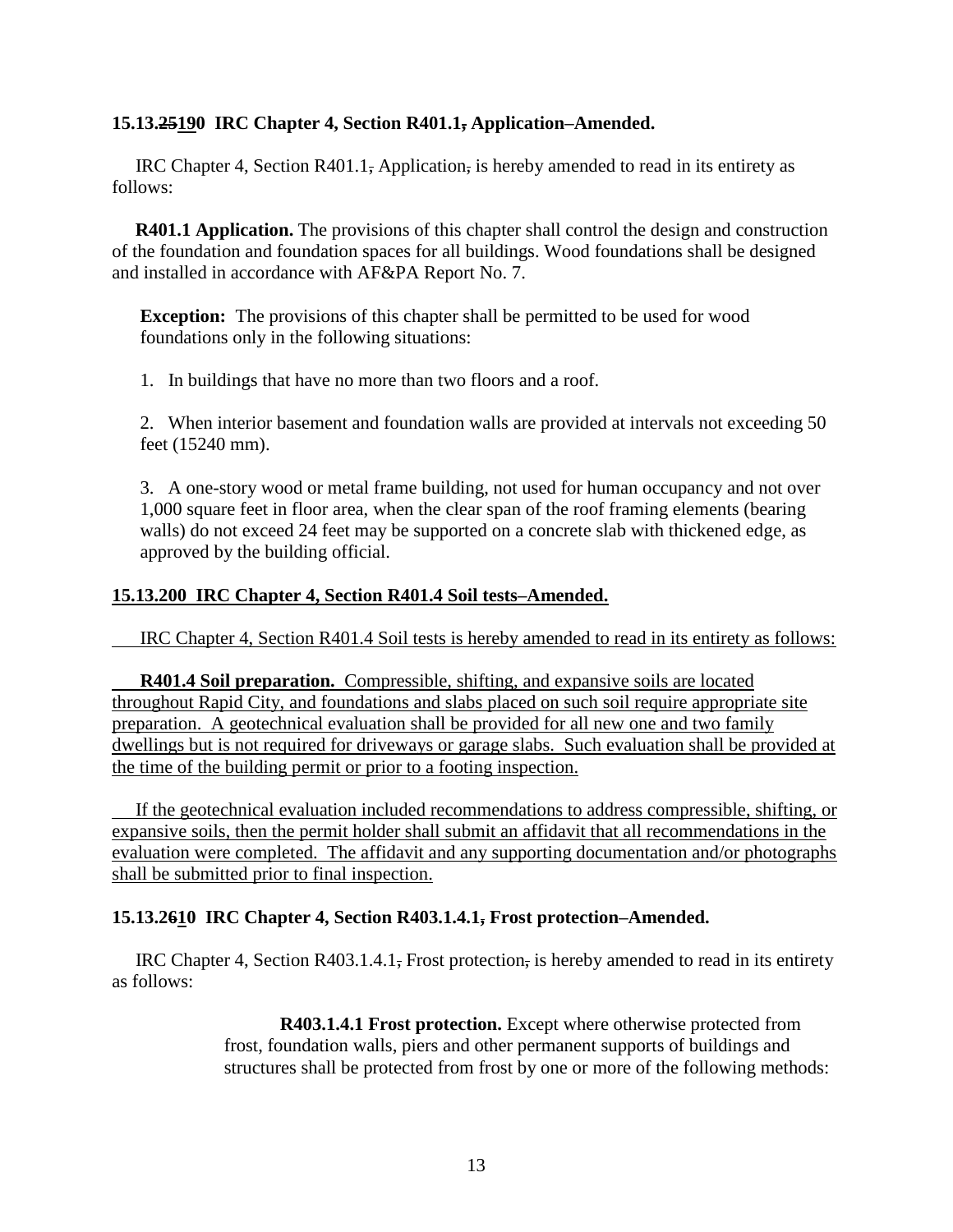- 1. Extended below the frost line specified in Table R301.2.(1);
- 2. Constructing in accordance with Section R403.3;
- 3. Constructing in accordance with ASCE 32; or
- 4. Erected on solid rock.

#### **Exceptions:**

1. Protection of freestanding accessory structures with an area of 1,000 square feet or less, of light-framed construction, with an eave height of 10 feet (3048 mm) or less shall not be required.

2. Protection of freestanding accessory structures with an area of 400 square feet  $(37m^2)$  or less, of other than light-framed construction, with an eave height of 10 feet (3048 mm) or less shall not be required.

3. Decks not supported by a dwelling need not be provided with footings that extend below the frost line.

Footings shall not bear on frozen soil unless the frozen condition is permanent.

#### **15.13.220 IRC Chapter 4, Section R403.1.8 Foundations on expansive soils–Amended.**

IRC Chapter 4, Section R403.1.8 Foundations on expansive soils is hereby deleted in its entirety.

#### **15.13.2730 IRC Chapter 4, Section R408.07, Flood resistance–Amended.**

 IRC Chapter 4, Section R408.07, Flood resistance required, is hereby amended to read in its entirety as follows:

 **R408.7 Flood resistance required.** See Chapter 15.32, Flood Area Construction Regulations, of the Rapid City Municipal Code.

#### **15.13.280 IRC Chapter 5, Section 501.3, Fire protection of floors – Amended.**

IRC Chapter 5, Section 501.3, Fire protection of floors, is hereby deleted in its entirety.

#### **15.13.2940 IRC Chapter 5, Section R506.2.3, Vapor retarder–Deleted.**

IRC Chapter 5, Section R506.2.3, Vapor retarder, is hereby deleted in its entirety.

#### **15.13.30250 IRC Chapter 6, Section R602.3(5), Table–Amended.**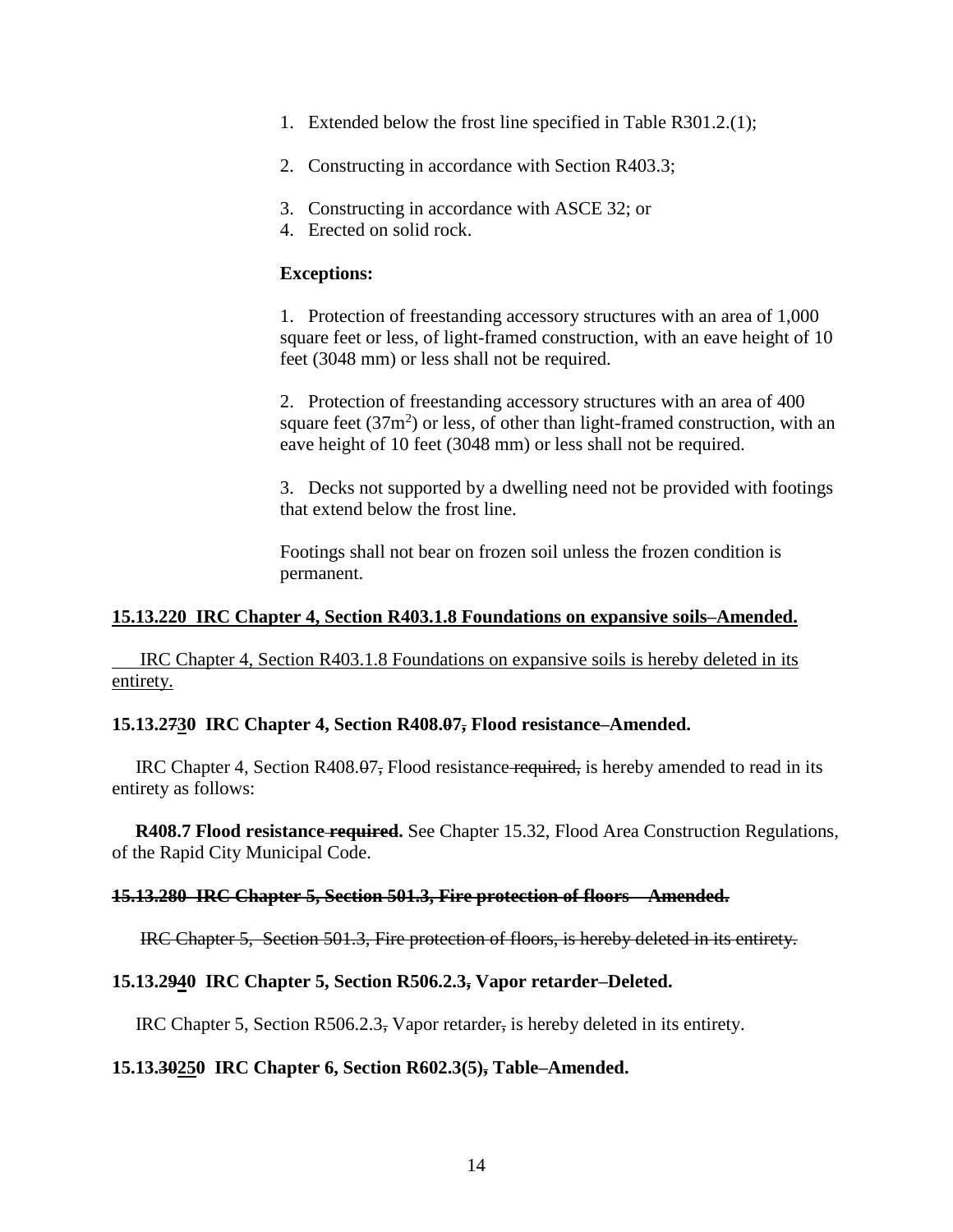IRC Chapter 6, Section R602.3(5), Table, is hereby amended as follows:

## **TABLE R602.3(5)**

### **SIZE, HEIGHT AND SPACING OF WOOD STUDSad**

<sup>a.</sup> Listed heights are distances between points of lateral support placed perpendicular to the plane of the wall. Increases in unsupported height are permitted where justified by analysis.

<sup>d.</sup> Stud size, supporting two floors only, shall comply with the column heading for supporting one floor, roof, and ceiling.

### **15.13.31260 IRC Chapter 9, Section R903.4.1, Secondary (emergency overflow) drains or scuppers–Amended.**

 IRC Chapter 9, Section R903.4.1, Secondary (emergency overflow) drains or scuppers, is hereby amended to read in its entirety as follows:

**R903.4.1 Secondary (emergency overflow) drains or scuppers.** Where roof drains are required, secondary emergency overflow roof drains or scuppers shall be provided where the roof perimeter construction extends above the roof in such a manner that water will be entrapped if the primary drains allow buildup for any reason. Overflow drains having the same size as the roof drains shall be installed with the inlet flow line located 2 inches (51 mm) above the low point of the roof, or overflow scuppers having three times the size of the roof drains and having a minimum opening height of 4 inches (102 mm) shall be installed in the adjacent parapet walls with the inlet flow located 2 inches (51 mm) above the low point of the roof served. The installation and sizing of overflow drains, leaders and conductors shall comply with the current Plumbing codes adopted by the City of Rapid City.

Overflow drains shall discharge to an approved location and shall not be connected to roof drain lines.

#### **15.13.3270 IRC Chapter 9, Section R905.2.7.11.2, Ice barrier–Amended.**

 IRC Chapter 9, Section R905.2.7.11.2, Ice barrier, is hereby amended to read in its entirety as follows:

**R905.2.7.11.2 Ice barrier.** In areas where there has been a history of ice forming along the eaves causing a backup of water as designated in Table R301.2(1), an ice barrier that consists of a least two layers of underlayment cemented together or of a self-adhering polymer modified bitumen sheet, shall be used in lieu of normal underlayment and extend from the lowest edges of all roof surfaces to a point at least 24 inches (610 mm) inside the exterior wall line of the building.

**Exception:** Detached accessory structures that contain no conditioned floor area.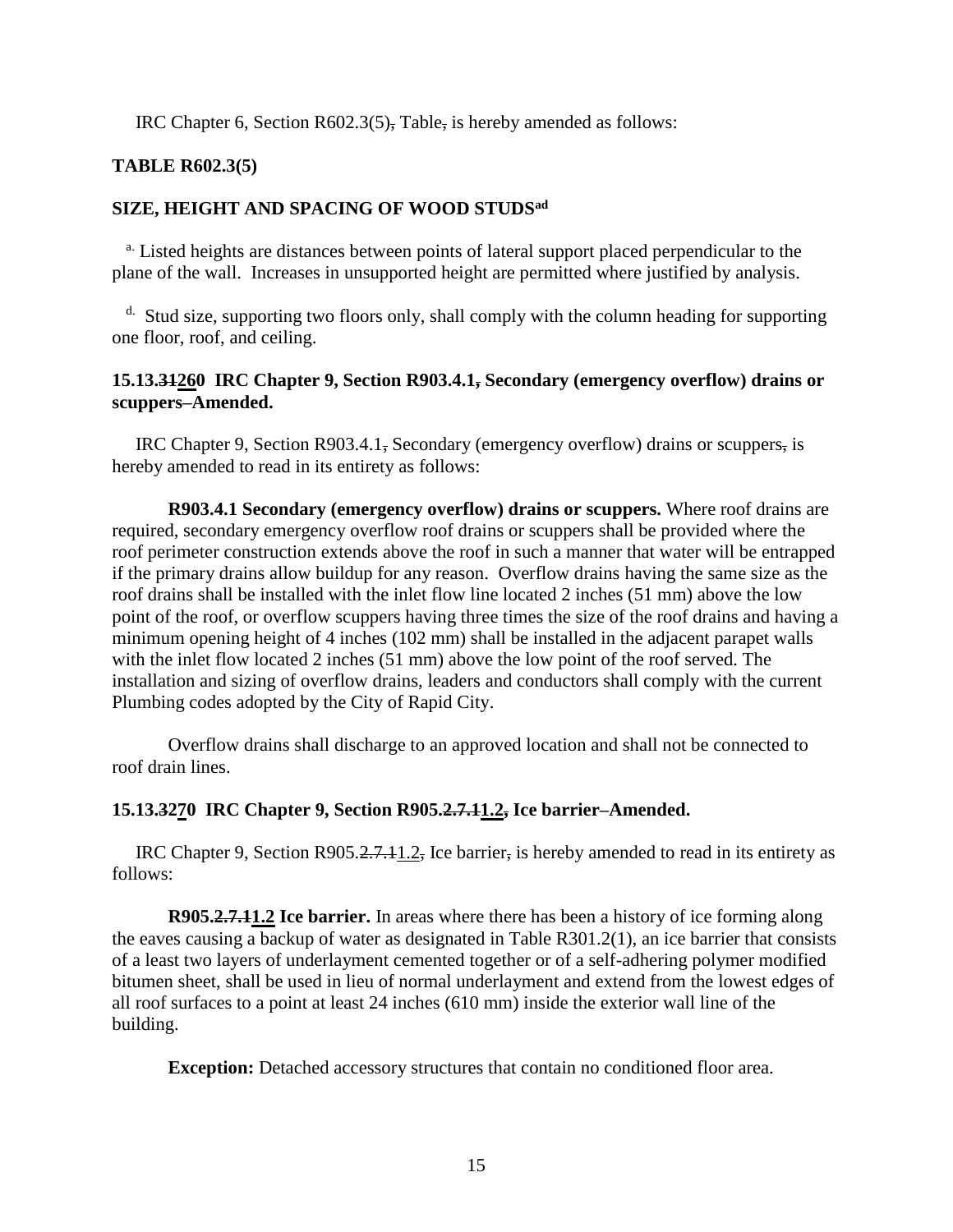If the ice shield is not inspected, the contractor shall provide an affidavit that the ice shield materials were installed properly.

## **15.13.33280 IRC Chapter 9, Section R9078.3, Recovering versus Roof replacement– Amended.**

 IRC Chapter 9, Section R9078.3 Recovering versusRoof replacement is hereby amended to read in its entirety as follows:

**R9078.3 Recovering versus Roof replacement.** New roof coverings shall not be installed without first removing all existing layers of roof coverings so that the bare wood can be viewed.

## **Exceptions:**

1. Complete and separate roofing systems, such as standing-seam metal roof systems, that are designed to transmit the roof loads directly to the building's structural system and that do not rely on existing roofs and roof coverings for support, shall not require the removal of existing roof coverings.

2. Installation of metal panel, metal shingle and concrete and clay tile roof coverings over existing wood shake roofs shall be permitted when the application is in accordance with Section R9078.4.

3. The application of new protective coating over existing spray polyurethane foam roofing systems shall be permitted without tear-off of existing roof coverings.

4. Where the existing roof assembly includes an ice barrier membrane that is adhered to the roof deck, the existing ice barrier membrane shall be permitted to remain in place and covered with an additional layer of ice barrier membrane in accordance with Section R905.

**R908.3.1 Roof recover not allowed.** A roof recover shall not be permitted where any of the following conditions occur:

1. Where the existing roof or roof covering is water soaked or has deteriorated to the point that the existing roof or roof covering is not adequate as a base for additional roofing.

2. Where the existing roof covering is slate, clay, cement or asbestos-cement tile.

3. Where the existing roof has one or more applications of any type roof covering.

## **15.13.34290 IRC Chapter 11–Amended.**

IRC Chapter 11, is hereby amended to read in its entirety as follows: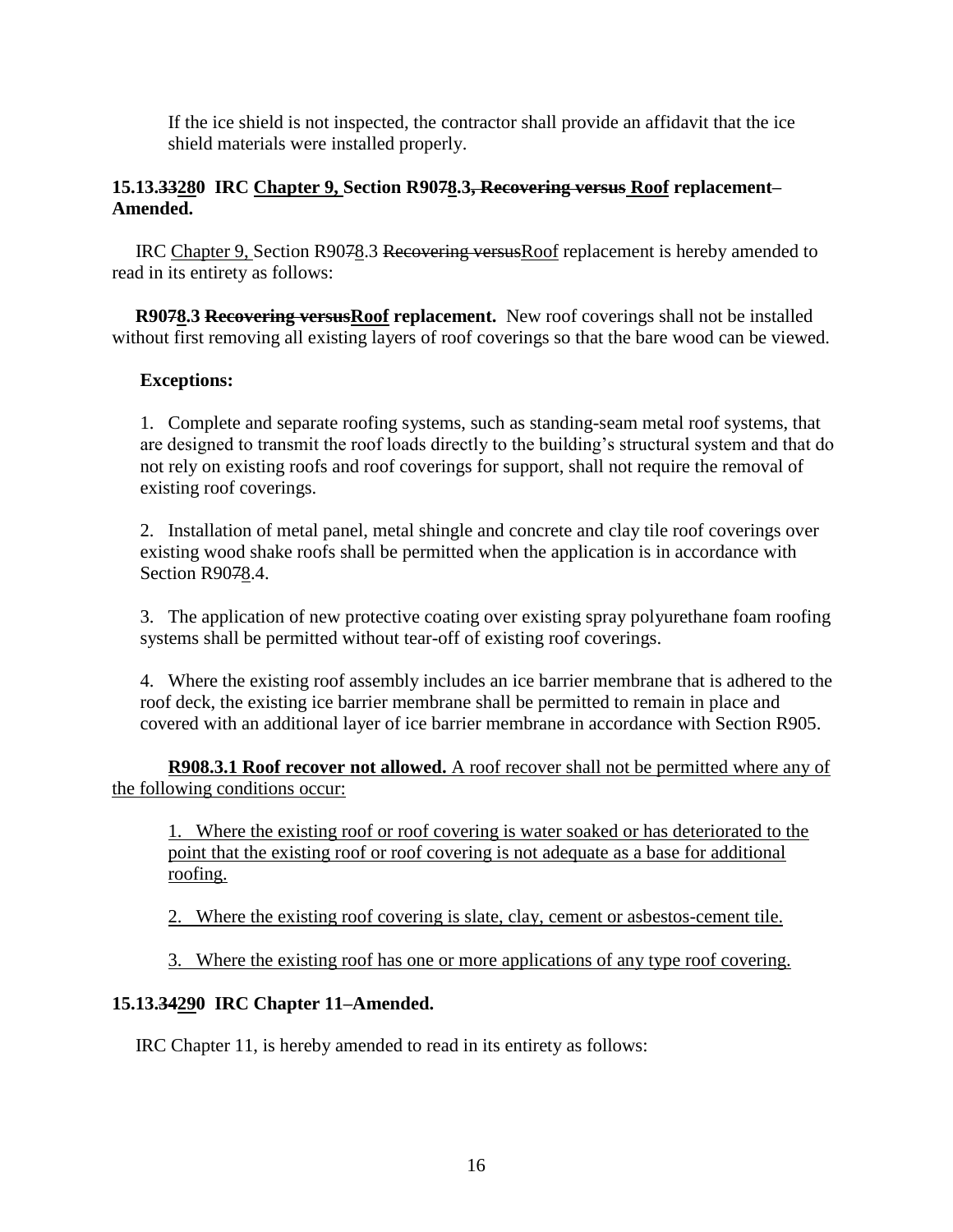Habitable living spaces shall be insulated to the following specifications: R-308 in the attic and R-113 in exterior walls.

**Exception:** Manufactured sunroom components.

## **15.13.3500 IRC Chapter 29, Section P2904.1, Dwelling unit fire sprinkler systems – General–Amended.**

 IRC Chapter 29, Section P2904.1, General, is hereby amended to read in its entirety as follows:

 **P2904.1 General.** Section P2904 shall apply only when the property owner elects to install a fire sprinkler system and shall not be used to require installation of a fire sprinkler system. To the extent that a property owner chooses to install a fire sprinkler system in all or some of a structure, the design and installation of such a residential fire sprinkler system shall be in accordance with NFPA 13D or Section P2904, which shall be considered equivalent to NFPA 13D. Section P2904 shall apply to stand-alone and multipurpose wet-pipe sprinkler systems that do not include the use of antifreeze. A multipurpose fire sprinkler system shall provide domestic water to both fire sprinklers and plumbing fixtures. A stand-alone sprinkler system shall be separate and independent from the water distribution system. A backflow preventer shall not be required to separate a stand-alone sprinkler system from the water distribution system.

## **15.13.360 IRC Section P2904.1.1, Required sprinkler locations – Deleted.**

IRC Chapter 29, Section P2904.1.1, Required sprinkler locations, is hereby deleted in its entirety.

## **15.13.3710 IRC Appendix E, Section AE101.1, General–Amended.**

 IRC Appendix E, Section AE101.1, General, is hereby amended to read in its entirety as follows:

 **AE101.1 General.** These provisions shall be applicable to all manufactured homes used as a single dwelling unit and shall apply to the following:

 1. Construction, alteration and repair of any foundation system which is necessary to provide for the installation of a manufactured home unit.

 2. Construction, installation, addition, alteration, repair or maintenance of the building service equipment which is necessary for connecting manufactured homes to water, fuel, or power supplies and sewage systems.

 3. Alterations, additions or repairs to existing manufactured homes. The construction, alteration, moving, demolition, repair and use of accessory buildings and structures and their building service equipment shall comply with the requirements of the codes adopted by this jurisdiction.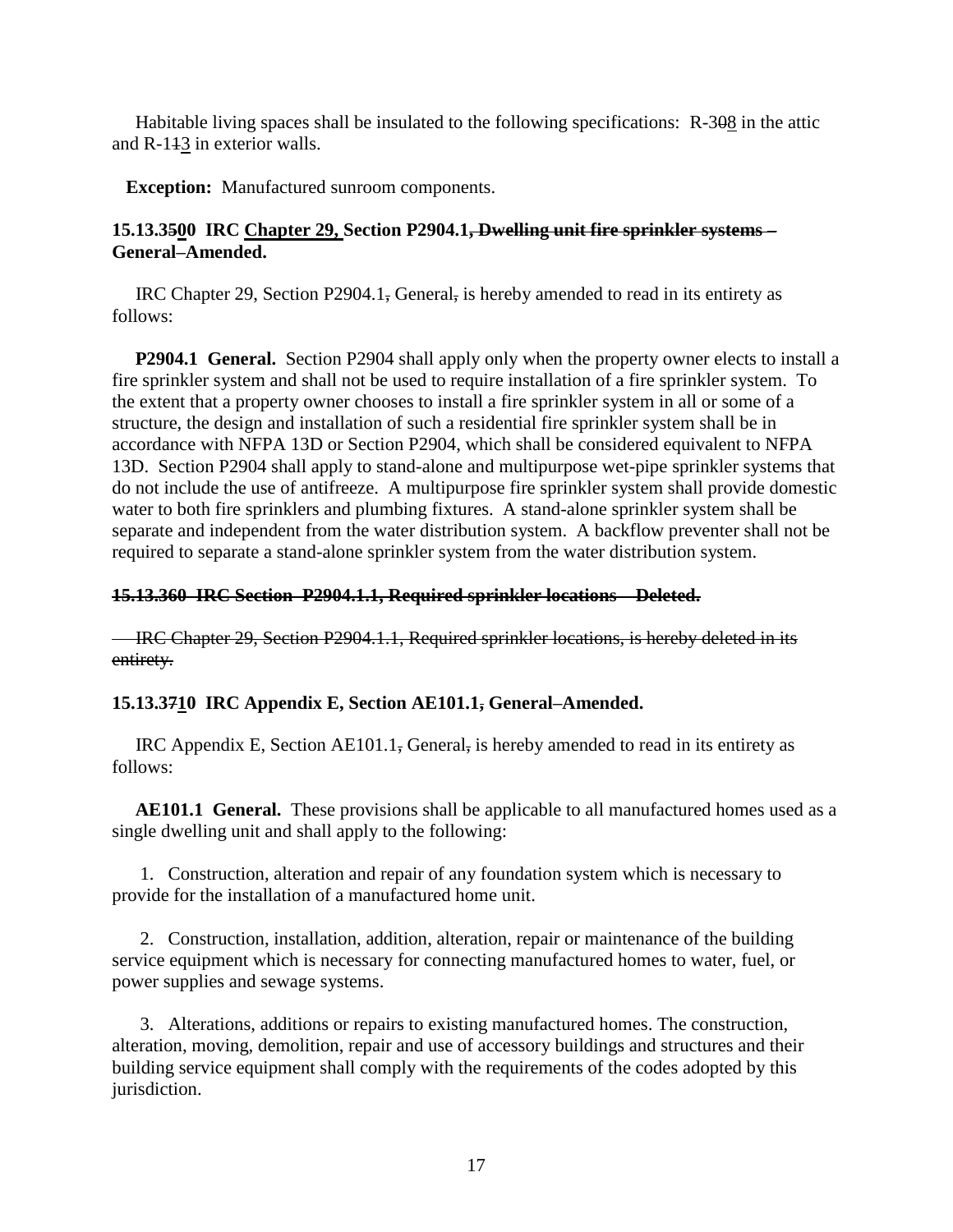These provisions shall not be applicable to the design and construction of manufactured homes and shall not be deemed to authorize either modifications or additions to manufactured homes where otherwise prohibited.

**Exception:** In addition to these provisions, new and replacement manufactured homes to be located in flood hazard areas shall meet the applicable requirements of Chapter 15.32, Flood Area Construction Regulations, of the Rapid City Municipal Code.

#### **15.13.380 IRC Appendix J, Section AJ102.5, Flood hazard areas–Amended.**

IRC Appendix J, Section AJ102.5, Flood hazard areas, is amended to read in its entirety as follows:

 **AJ102.5 Flood hazard areas.** Work performed in existing buildings located in a flood hazard area shall be subject to the provisions of Chapter 15.32, Flood Area Construction Regulations, of the Rapid City Municipal Code.

#### **15.13.3920 IRC Appendix H, Section AH105.2, Footings–Amended.**

 IRC Appendix H, Section AH105.2, Footings, is hereby amended to read in its entirety as follows:

 **AH105.2, Footings.** A patio cover shall be permitted to be supported on a slab on grade without footings, provided the slab conforms to the provisions of Section R506 of this code, is not less than 3.5 inches (89 mm) thick and the columns do not support live and dead loads in excess of 750 pounds (3.34 kN) per column.

## **15.13.40330 IRC Appendix H, Section AH106, Special provisions for aluminum screen enclosures in hurricane-prone regions–Deleted.**

 IRC Appendix H, Section AH106, Special provisions for aluminum screen enclosures in hurricane-prone regions is hereby deleted in its entirety.

#### **15.13.410 IRC Chapter 4, Section R401.4 Soil tests –Amended.**

IRC Chapter 4, Section R401.4 Soil tests is hereby amended to read in its entirety as follows:

**R401.4 Soil preparation.** Compressible, shifting, and expansive soils are located throughout Rapid City, and foundations and slabs placed on such soil require appropriate site preparation. A geotechnical evaluation shall be provided for all new one and two family dwellings but is not required for driveways or garage slabs. Such evaluation shall be provided at the time of the building permit or prior to a footing inspection.